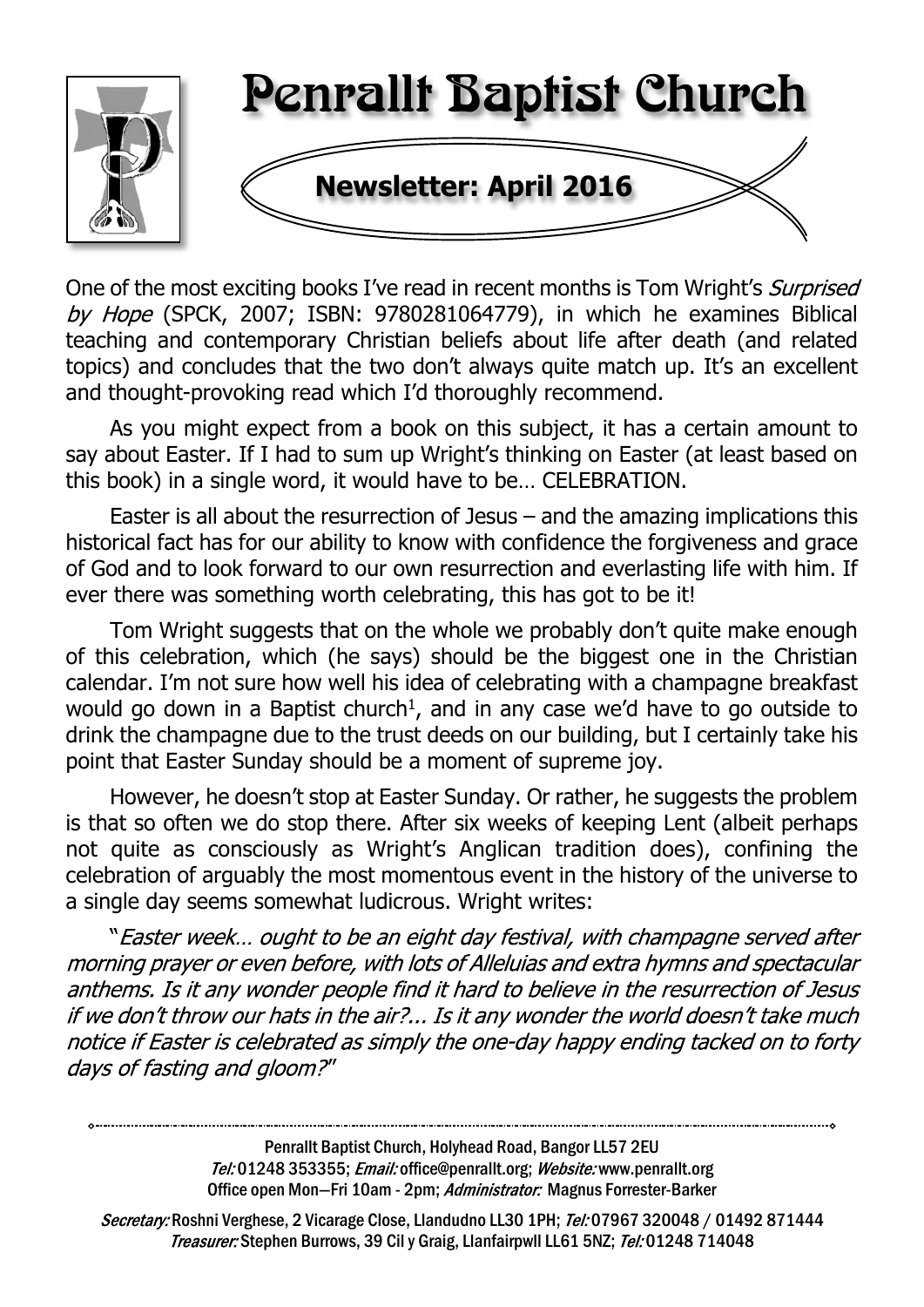Again, we could probably dispense with the champagne<sup>2</sup> and the anthems, but the idea of a week-long party seems quite a good one.

Technically the whole forty day period from Easter Sunday to Pentecost is considered as Eastertide (or the Easter season) in the traditional church calendar. Wright suggests that, just as Lent is traditionally a time for giving things up, Eastertide would be a good time for taking things up. He uses the analogy of a garden – there is a time for weeding and preparing the ground (Lent) and a time for sowing and planting out (Easter) so that the garden can blossom, filled with colour and perfume and in due course bearing fruit.

Whether or not you gave up anything for Lent this year, you may like to consider if there's anything you could usefully take up  $-$  perhaps a commitment to reading the Bible every day if you're not already doing that, or setting aside a bit of time each week to volunteer for some worthy charitable cause, or whatever else a little bit of imagination suggests to you – over the weeks following Easter Sunday.

And whatever else we do, let's celebrate, for Christ is Risen!

God bless,

Magnus

#### **Notes**

2. Wright refers to champagne 3 times within the space of as many pages in his book, so he evidently feels it's quite important. On the other hand, I seem to have managed to use the same word 6 times in two pages (including the footnotes). Draw your own conclusions!

<sup>1.</sup> Personally, I quite like the idea although I'd probably rather have coffee and croissants, or a bacon butty or two, for breakfast. I'm not overly fond of champagne as the bubbles tend to get up my nose…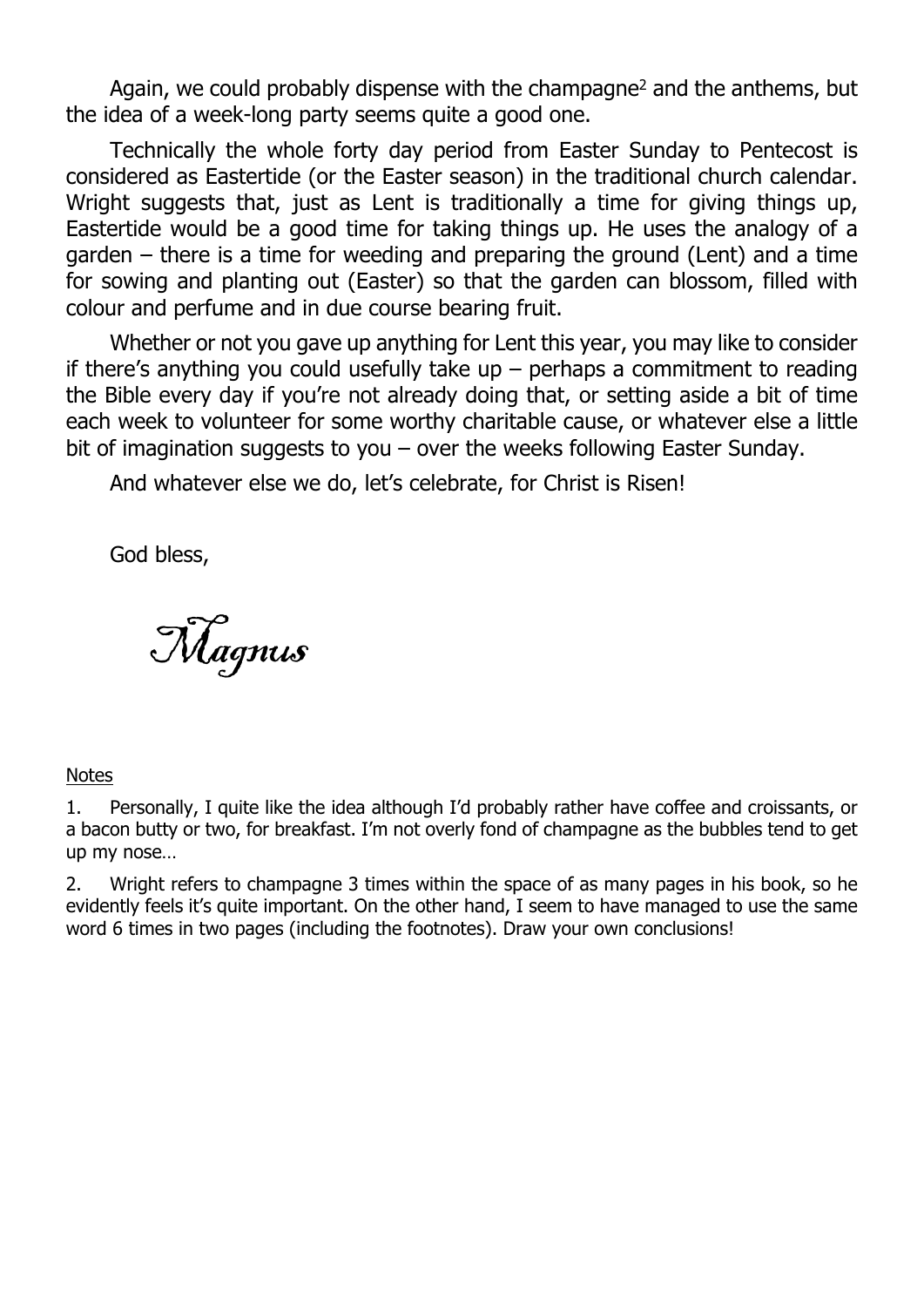# **Services This Month:**

In April we will be finishing our morning service series on the Fourth Book of Psalms and starting a new evening service series on the "I am" sayings of Jesus in John's gospel.

## **3rd April**

| 10:30am Speaker: Bryan Collis                                               | Songs for God's People #9: Psalm 101 |
|-----------------------------------------------------------------------------|--------------------------------------|
| 6:00pm Communion Service<br>Speaker: Andrew March<br>I am the Bread of Life | "I Am" #1: Deut. 8:1–7; John 6:27–40 |
|                                                                             |                                      |

## **10th April**

- 10:30am Speaker: Jon Stammers Songs for God's People #10: Psalm 102 **Overwhelmed by life; overwhelmed by God**
- 6:00pm Speaker: James Goodman "I Am"  $\#2$ : Lohn 8:12-27 **I am the Light of the World**

## **17th April**

- 10:30am Speaker: Julia Bartholomew SFGP #11: Psalm 103 & 104 **Where do I fit into God's creation?**
- 6:00pm Speaker: Julia Bartholomew John 3:1-8; 16-17 **What does God really think of me?**

## **24th April**

10:30am Communion Service Speaker: Rob Beamish SFGP #12: Psalms 105 & 106 **Give thanks to the Lord** 6:00pm Speaker: Deb Stammers "I Am" #3: John 10:1-10 **I am the Door**

## **Our Speakers This Month:**

**Julia Bartholomew** is the Minister of Rhos-on-Sea URC. **Rob Beamish** is the Minister of Prince's Drive Baptist Church, Colwyn Bay and Penrallt's Moderator during our pastoral vacancy. Both Julia and Rob are leaders of Bible Unzipped, along with Peter Cousins (NB Bible Unzipped is taking a break this month but will be back in May). The other speakers are all members of Penrallt.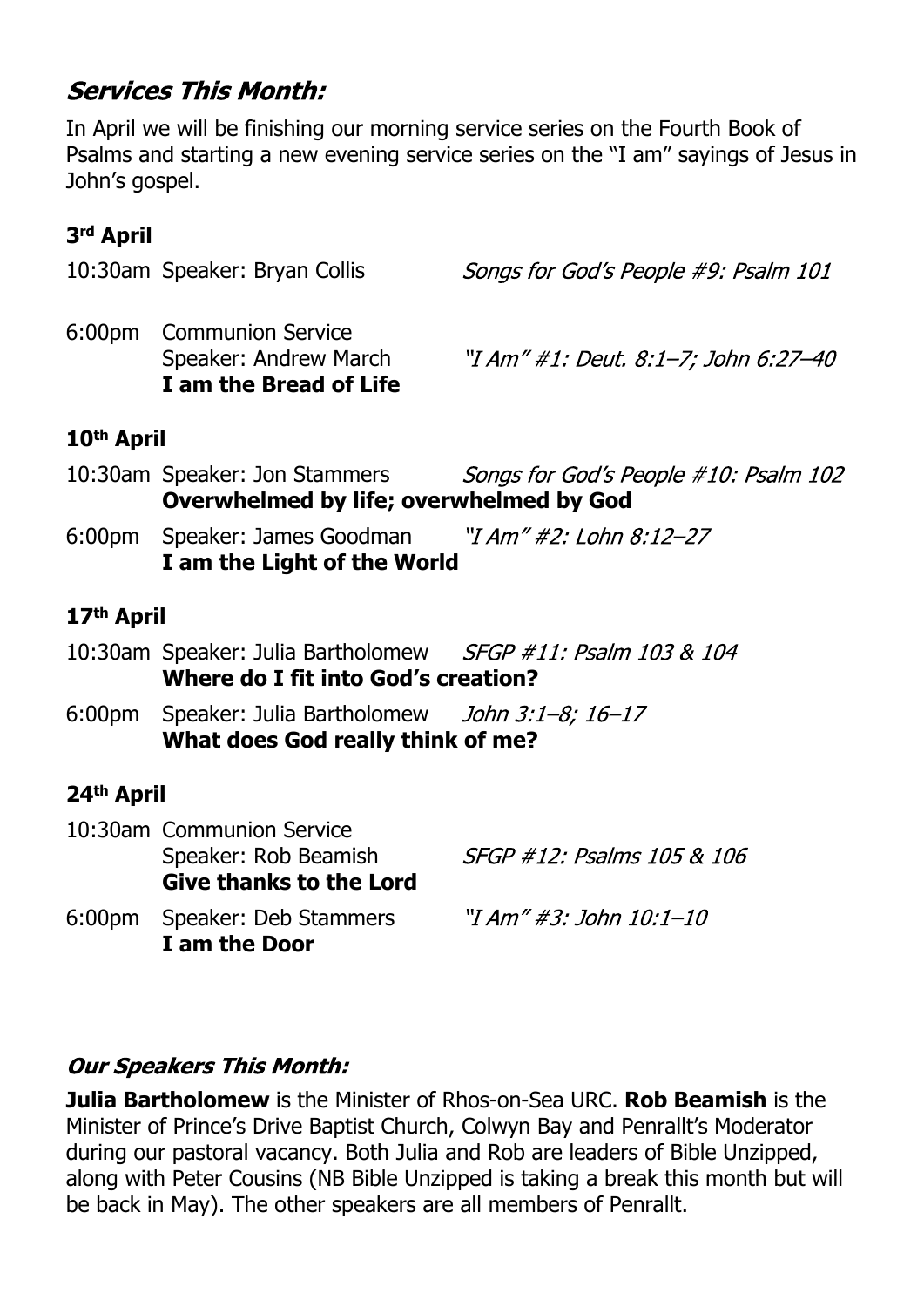## **Dates for Your Diary:**

| <b>Sunday 3</b>     | 2:15 <sub>pm</sub> | Service at Haulfre residential home in Llangoed.                |  |
|---------------------|--------------------|-----------------------------------------------------------------|--|
| <b>Wednesday 6</b>  | 10:30am            | Men's prayer meeting followed by coffee.                        |  |
| <b>Monday 11</b>    | 7pm                | Alpha restarts after Easter break.                              |  |
| <b>Tuesday 12</b>   | 7:30 <sub>pm</sub> | Church members' AGM.                                            |  |
| <b>Wednesday 20</b> | 7:30 <sub>pm</sub> | Penrallt Railway Group meeting at Lawrence's<br>house.          |  |
| <b>Saturday 23</b>  | $9:30$ am          | Penrallt Railway Group construction day in the<br>Twrgwyn Room. |  |
| <b>Monday 25</b>    | 7:30 <sub>pm</sub> | Missions Group prayer meeting at Sarah Jackson's<br>house.      |  |
| <b>Tuesday 26</b>   | 7:30 <sub>pm</sub> | Cytûn Hustings at Penrhyn Hall.                                 |  |

Please see the Noticeboard section of this newsletter for more about most of these events.

# **News of People:**

**Eileen McKenna** is due to be having an operation in April.

Congratulations to **Janet Gough** and **Peter Smith** on their engagement.

**Children's Birthdays in April:** 

11th: Samuel Adams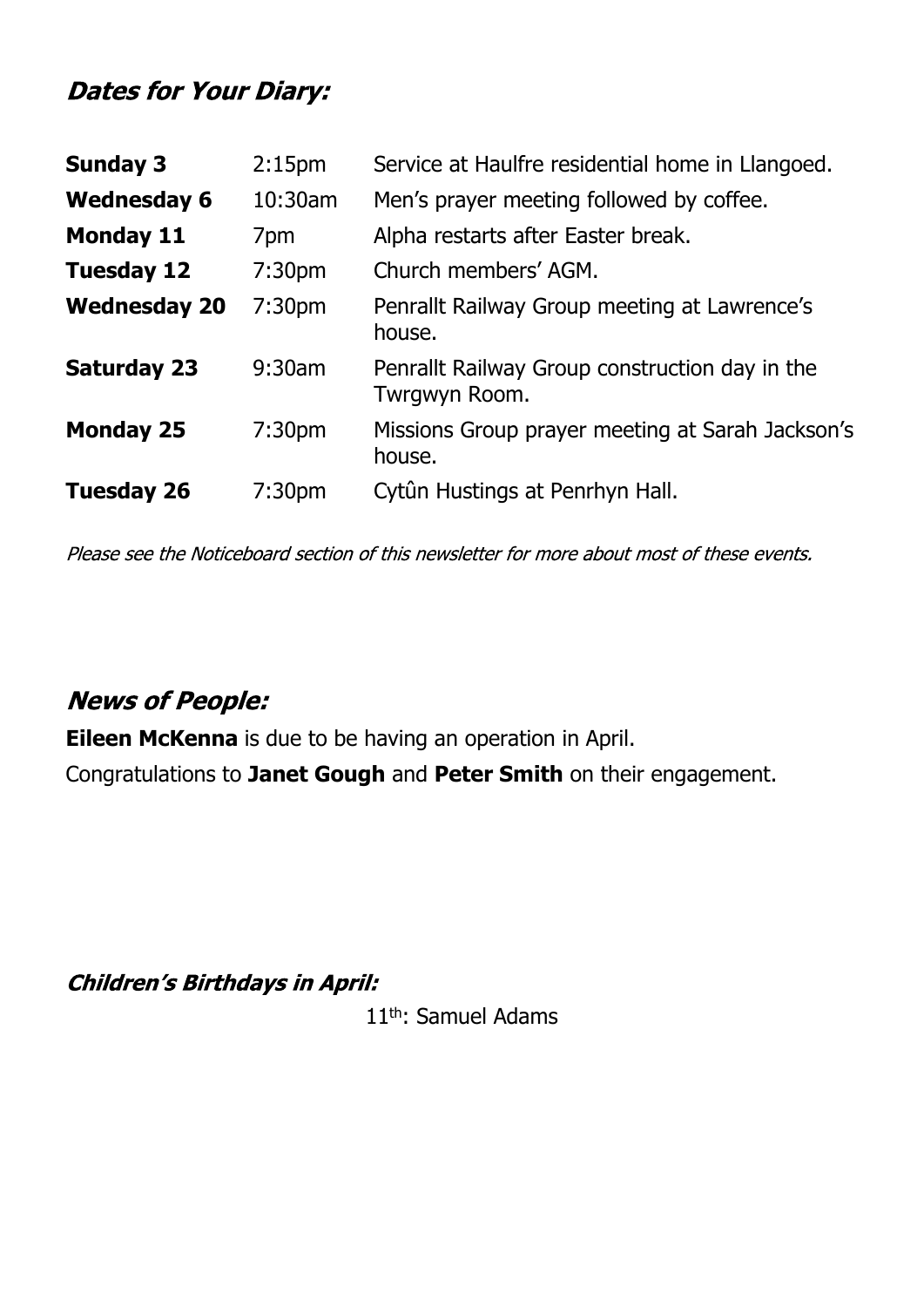# **Weekday Events:**

Please check with the contact people for confirmation of when they are meeting *this month.*  $HG = Home Group$ 

| <b>Day</b> | <b>Time</b>        | <b>Details</b>                                  | <b>Contacts</b>                            |
|------------|--------------------|-------------------------------------------------|--------------------------------------------|
| <b>Tue</b> | 7:30 <sub>pm</sub> | HG, Nilgiri                                     | Joan Beer (353874)                         |
| <b>Tue</b> | 7:30 <sub>pm</sub> | HG Tyddyn Isaf<br>(Menai Bridge)                | <b>Magnus Forrester-Barker</b><br>(717570) |
| <b>Wed</b> | 2:00 <sub>pm</sub> | HG, Carers                                      | Carol Morris (208407)                      |
| <b>Wed</b> | 7:30 <sub>pm</sub> | HG, Bethesda                                    | Jon & Deb Stammers (602868)                |
| <b>Wed</b> | 7:30 <sub>pm</sub> | HG, Nomads                                      | Pat & Roger Borlace (713146)               |
| <b>Thu</b> | 10:30am            | HG, Llanfairpwll (am)                           | Sue & Lawrence Moss (713793)               |
| <b>Thu</b> | 7:30 <sub>pm</sub> | HG, Llanfairpwll (pm)                           | Sue & Lawrence Moss (713793)               |
| Fri        | 10:30am-12pm       | <b>Cheeky Monkeys</b><br>(parent/toddler group) | Ceri Walker (07581 452098)                 |
| Fri        | 10:30am-12:30pm    | HG, Maes y Dref                                 | Anne Collis (353173)                       |
| <b>Sat</b> | 8:30am             | <b>Prayer Meeting</b>                           |                                            |

# Noticeboard:

#### *◊* **Church Lunch**

Sunday 3rd April

Please bring enough buffet style food for yourselves and one or two others.

## *◊* **Church Walk**

Details of this month's walk have not yet been released. Please watch the website news page (www.penrallt.org/news) and weekly news sheet for information, or contact the church office or Roger Borlace if you would like to be informed when details become available.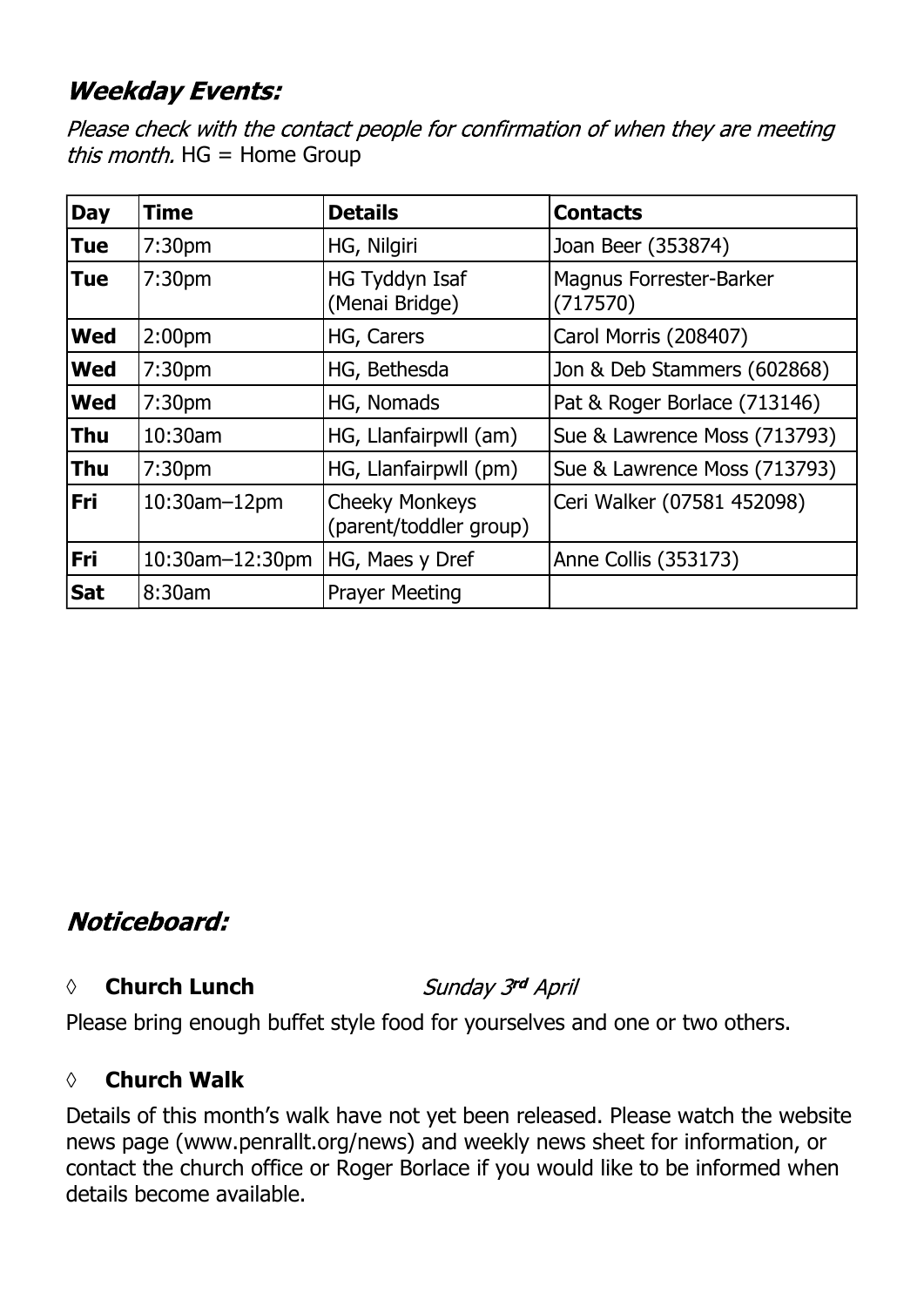## *◊* **Hustings**

Tuesday 26th April 7:30pm

Cytûn Bangor has organised Hustings in Penrhyn Hall, Bangor (near the bus station). This is an opportunity to hear the Arfon constituency candidates for the Assembly elections. Questions for the candidates must be submitted in writing before noon on 26th April to cytunbangorhustings@gmail.com (Please include your name). The meeting will be chaired by the Right Reverend Andy John, Bishop of Bangor. All are welcome.

## **◊ Pastoral Help**

If you have issues of concern about your own or someone else's welfare, please contact a member of the Pastoral Care team: Pat Borlace (713146); Adrienne Ferrada; Gwen Hicks; Geoff Moore (410582); Lawrence Moss (713793); Judy Stammers (364394); Helen Thomas (600174).

## **◊ Penrallt on Facebook**

Did you know that we have a Facebook page? Search for "Penrallt Baptist Church". We also have a general group (search for "Penrallt", though note that this will also bring up several other pages and groups, many of which are not related to us) as well as our prayer-specific *Penrallt Prayer Point* group (unlike the page, you need to join the groups before you can use them).

## **◊ Penrallt Railway Group**

The Penrallt Railway Group (or PRG for short) is now well under way with constructing their model of Bala Junction and surrounding area, c. 1958. If you would like to join them, or to find out more, please speak to Andrew March or Lawrence Moss. The group will be meeting twice in April – on the evening of Wednesday 20<sup>th</sup> April (at Lawrence's house) for a planning meeting and on Saturday 23rd April (at Penrallt) for a construction day to work on the layout itself.

## **◊ Pray for Penrallt Every Day**

We believe in prayer and encourage people to pray. You can send prayer request to our electronic diary via office@penrallt.org (there are also prayer cards in the church porch that you can fill in). Better still, you can receive the prayer diary straight to your inbox every Monday (or occasionally on Tuesdays) by emailing the office now and requesting to be put on the list. For more immediate and interactive sharing of prayers, search on Facebook for *Penrallt Prayer Point* and send a request to join our group.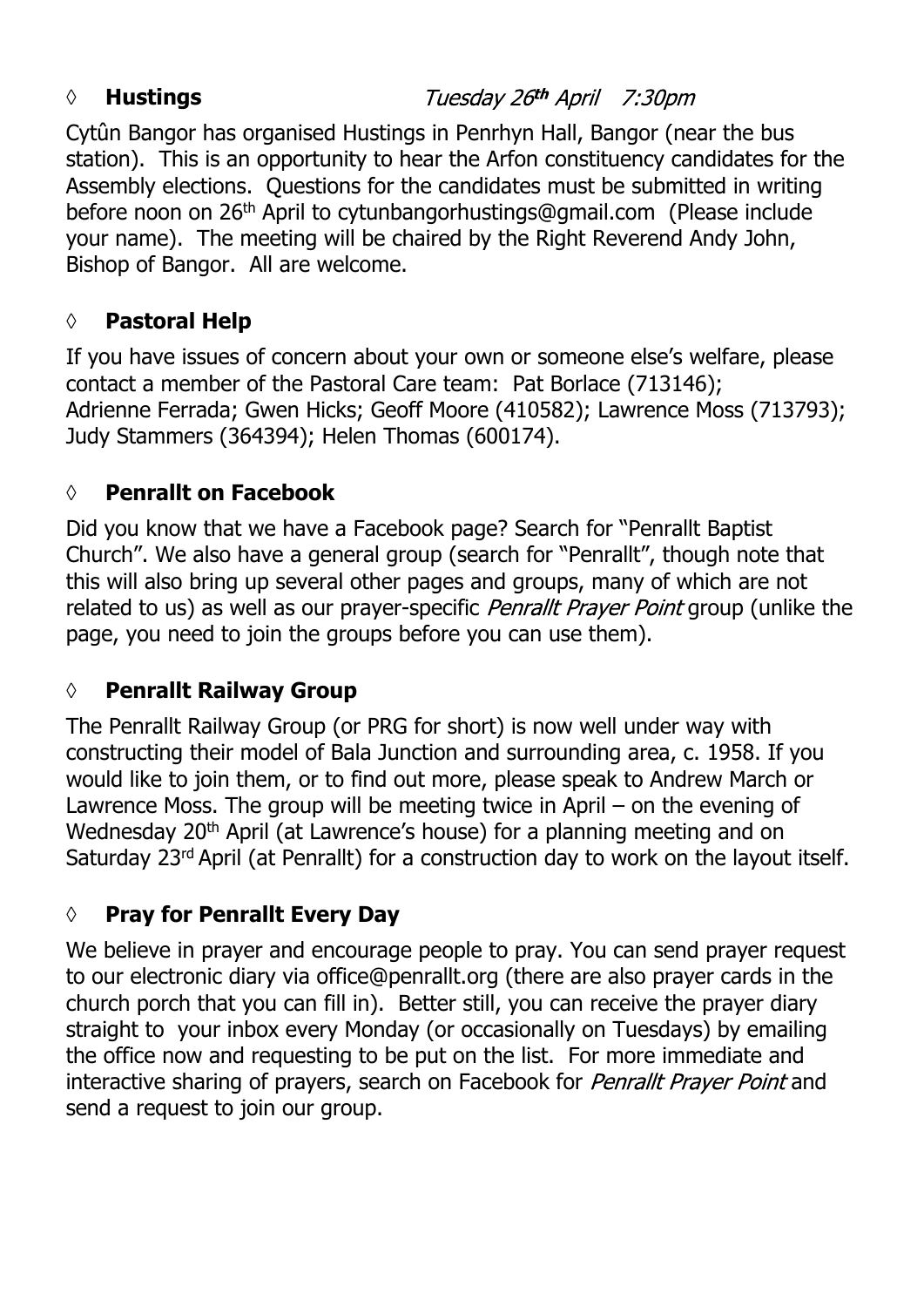#### **◊ Rough Sleepers**

The church's policy is not to give money directly to the rough sleepers in Upper Bangor. Be warned that some of them can be aggressive. You will find brown envelopes in the porch for a gift that will buy meal vouchers which are distributed to rough sleepers by the Cathedral. So far Penrallt has contributed £6,250 to this scheme.

#### **◊ Sunday Afternoon Services**

We visit residential homes in the area once a month on a Sunday afternoon, alternating between Haulfre (in Llangoed, on Anglesey, starting at 2:15pm) and Plas Garnedd (in Llanberis, starting at 2:45pm), usually on the first Sunday. This month we are due to visit Haulfre on **Sunday 3rd April**.

Deadline for next month's newsletter: Sunday 17th April. Please sent information to Magnus (office@penrallt.org; 01248 353355). All notices should be submitted in writing (preferably by email) as early as possible.